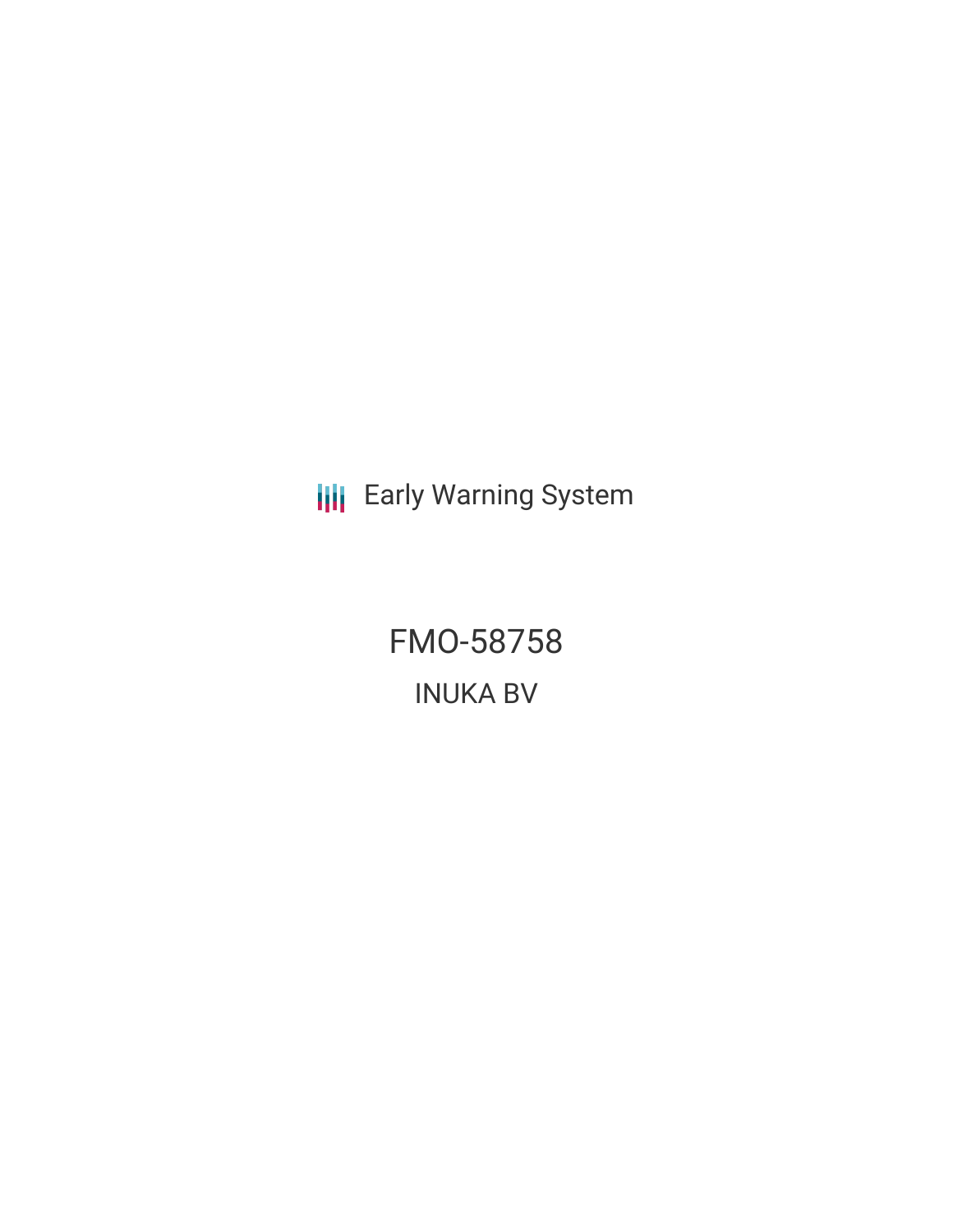

# **Quick Facts**

| Kenya                                         |
|-----------------------------------------------|
| Netherlands Development Finance Company (FMO) |
| Approved                                      |
| C.                                            |
| 2020-10-22                                    |
| Inuka BV                                      |
| Communications                                |
| $$0.16$ million                               |
|                                               |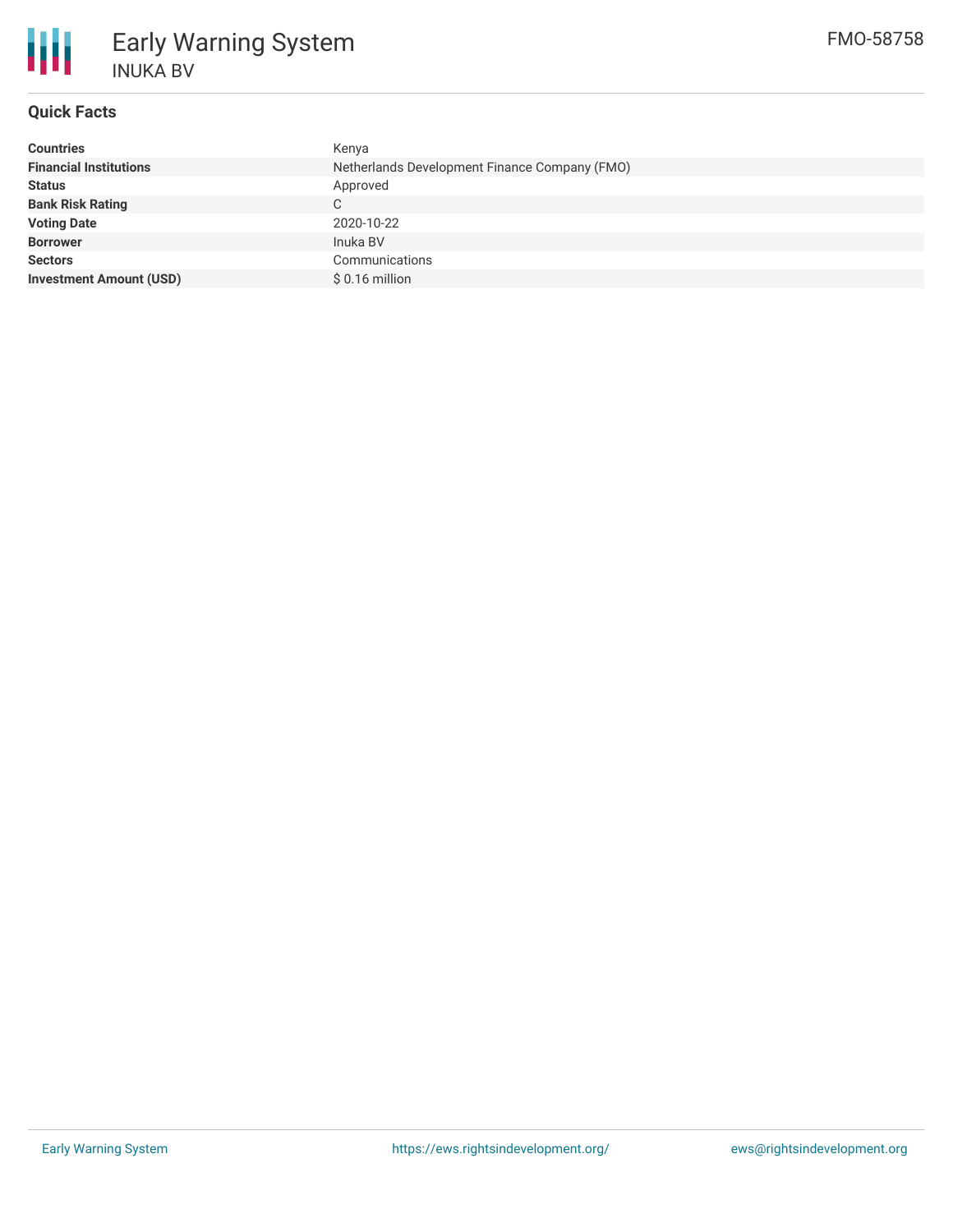

## **Project Description**

The Finture Solutions development contribution will be used to: Making the Beneficiary's technology more accessible by integrating Whatsapp, which is widely used by African consumers due its cheap internet bundles; Strengthening the operations and business development team to ensure growth targets are met; and Improving brand awareness through social media reach.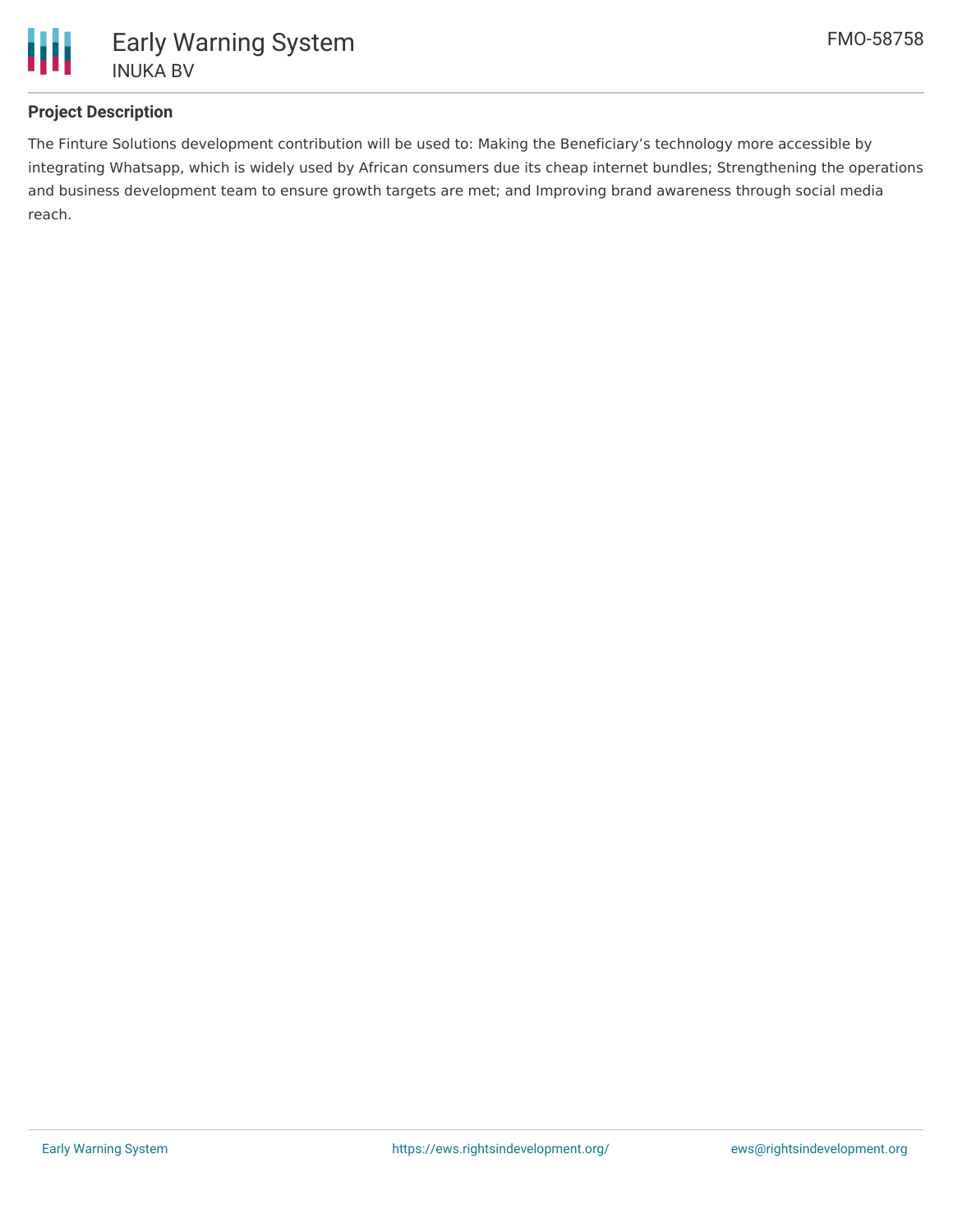#### **Investment Description**

Netherlands Development Finance Company (FMO)

No investment type available at the time of the snapshot